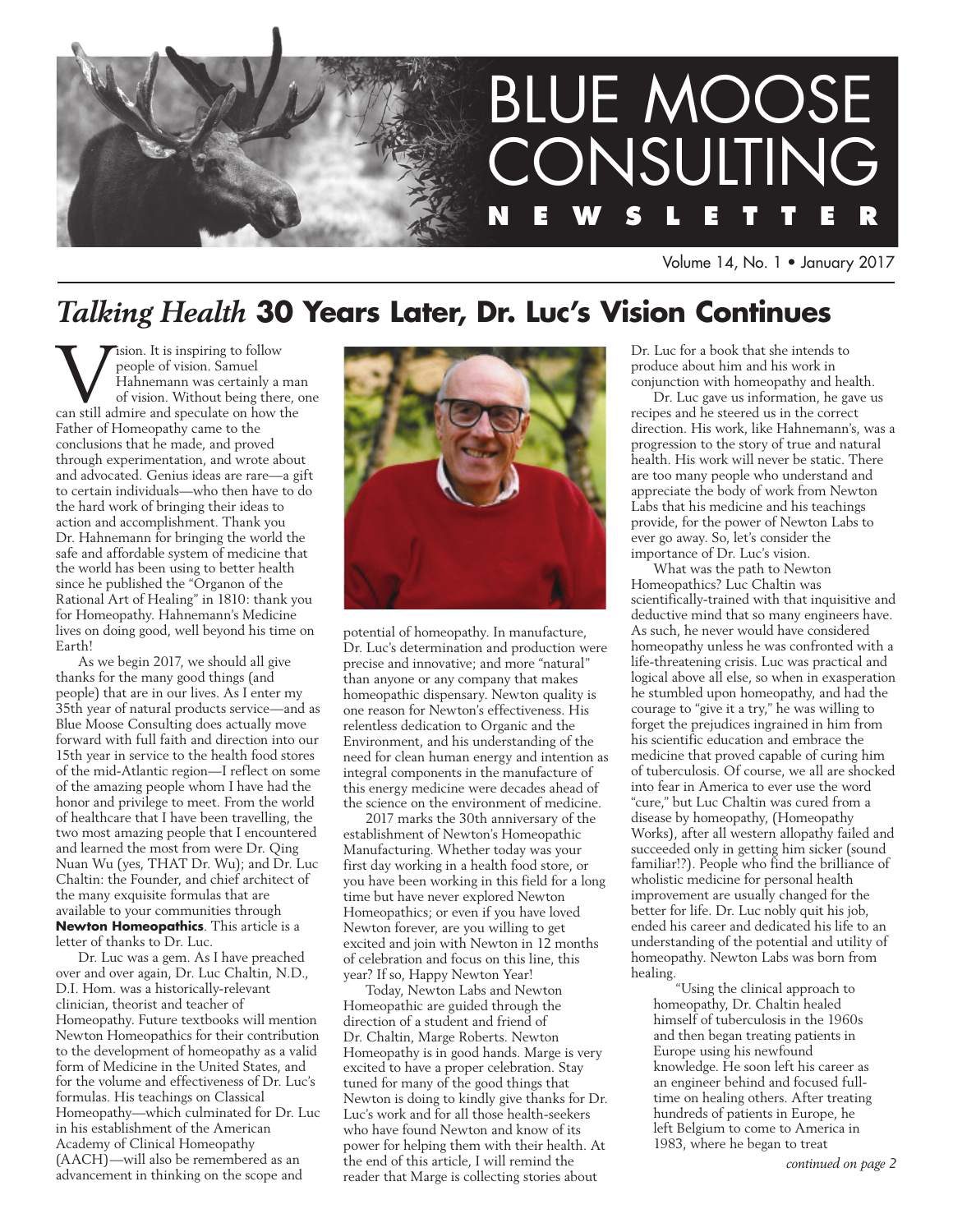#### **30 Years Later Dr. Luc's Vision Continues** *continued from page 1*

patients throughout the eastern United States.

"Homeopathy is a complete system of healing discovered more than 200 years ago by a German physician, Dr. Samuel Hahnemann. This method, soon accepted by many doctors, quickly developed into the healing method of choice in many parts of the world. Practitioners introduced the method in the US around 1835 and homeopathy became the most widely accepted form of medicine during the entire 19th century. The discovery of the so-called 'wonder drugs' (prescription pharmaceuticals) greatly decreased the use of homeopathy in the U.S., however, not in other parts of the world" (*Healing with Homeopathy* by Luc Chaltin, N.D., D.I. Hom.)

# **What is clinical homeopathy? (Clinical + Classic Homeopathy)**

"*Clinical* homeopathy, from a practitioner's perspective, is the approach that diagnoses patients and prescribes homeopathic remedies by clinical evaluation of the condition of the patient. A clinical approach evaluates the underlying and connecting causes of the patient's state and draws conclusions that reach further than the visible symptoms that traditionally guide the classical homeopath. The clinical approach is different from the classical homeopathic approach that diagnoses and prescribes by the examination of the different symptoms of the patient without evaluating the underlying causes which connect the symptoms. This is important to understand because it will result in the improved efficacy of homeopathy, herbs and supplements.

The clinical approach has been used since the last century, but it was only in the 20th century that it became an effective approach. It was the French homeopathic school (Dr. Vannier and Dr. Bernard) that established the rules and discovered the underlying scientific reality that made it possible to develop this approach into an effective diagnostic tool, as well as a successful approach in prescribing and healing."

(http://aachomeopathy.com/about/ what-is-clinical-homeopathy)

#### 

Dr. Luc became a purist. When he traveled, he sought out and carried his own Organic food. He spurred vices. He loved to learn this new world, and he was fortunate to explore at the time of great advances in nutraceuticals, biochemistry and the American Herbal Renaissance. Dr. Luc chose

### **Marge Roberts, President, Newton Homeopathics**



Marjorie Roberts received her BS in Nursing from the University of Wisconsin and her Masters of Science in Health Professions from Southwest Texas State University. She retired after 30 years of nursing to serve as President/CEO of Newton Laboratories, a manufacturer of homeopathic remedies. She studied homeopathy with the Academy of Advanced Complementary Medicine and received a DAHom from the American Academy of Clinical Homeopathy (AACH). Marge is an individual member of the Homeopathic Nurses Association and a corporate member of the American Association of Homeopathic Pharmacists and the Natural Products Association.

She was the founding president of CAMA, the Complementary/ Alternative Medical Association and spent many years advocating

at the Georgia State Capitol on behalf of natural medicine. Marge lectures at community gatherings, universities, and national health-related events. In addition, she serves as an adjunct professor at Life University, teaching a two-credit undergraduate course on homeopathy. She is the author of *My Body, My Health, My Choice*, a book about complementary/alternative medicine and the health freedom movement.

She has appeared on numerous television and radio talk shows discussing complementary/ alternative medicine and issues of health care freedom

to make the mother tinctures for his products from Organic material wherever possible. Luc insisted on making his products with the artisan intention of positive human labor. If you understand that concept, then you will love Newton Homeopathics. Dr. Luc was an explorer, and he never stopped reading and asking and theorizing: he was born to be the leader and to create Newton Labs. "Founded by Dr. Chaltin, Newton Laboratories, Inc. manufactures complexes used in clinical homeopathy as well as single remedies that are used by Classical Homeopaths and their clients." Historically relevant!

"Homeopathic medicines stimulate the body's homeostatic mechanism, thus allowing the healing process to begin at the source of symptoms. Homeopathy is effective in the treatment of both acute and chronic diseases. It has great advantages over conventional medical treatments because it is not toxic in its approach. Doctors and patients who have discovered this advantage have turned to homeopathy in increasing numbers in recent decades.

"Classical homeopathy uses the single remedy approach. It is extremely effective against acute problems such as fever. However, the method lacks effectiveness against the chronic metabolic diseases we encounter today. Hahnemann, in his time, had already experienced treatment problems with these types of chronic diseases. He authored a book explaining that chronic diseases were incurable because of 'miasms', a concept used to clarify the effects of chronic metabolic diseases on the body prior to the discovery of bacteria.

"A French homeopath, Dr. Leon Vannier, wrote a book about his approach to the cure of chronic diseases in the 1950s, yet, most

homeopaths paid little or no attention to his work. I discovered Dr.Vannier's book in 1965 and it allowed me to cure myself from tuberculosis in less than six months, saving my life. Today, we are able to address the metabolic problems associated with chronic diseases utilizing homeopathic remedies.

"I call this 'Clinical Homeopathy.' Clinical Homeopathy addresses the symptoms in their totality. This approach utilizes a combination of different formulas to create a 'complex' remedy. Standard complexes are designed to remove toxins, to stimulate certain organs, or to address specific chronic situations or diseases in the body. Healthy organs, such as the liver and the pancreas, are imperative for a healthy body. (*Healing with Homeopathy* by Luc Chaltin, N.D., D.I. Hom.)

Dr. Luc was instrumental in bringing a lesser-known adjunct of Hahnemann's Homeopathy to America in the mid-1980s. The books and philosophies that he found, that helped him, discussed post-Hahnemann applications of Homeopathy to organ systems—and advanced the concept of "drainage" that most people will understand as detox. Newton Labs famous Homeopathic "Detox" should be the number-one selling homeopathic complex in your store. The spectrum of its effectiveness is limitless. It is gentle enough for the most toxic individual, and powerful enough to benefit the greatest purist. It should be added to every detox and cleansing protocol because it aids these intents in a level that no other medicine touches. Homeopathic detox is amazing and powerful and unique.

Dr. Luc was a teacher and an educator, and the only way that homeopathy will grow to the status it deserves in the United Sates (providing the medicine we truly need in America) is for people to become involved in *continued on page 6*

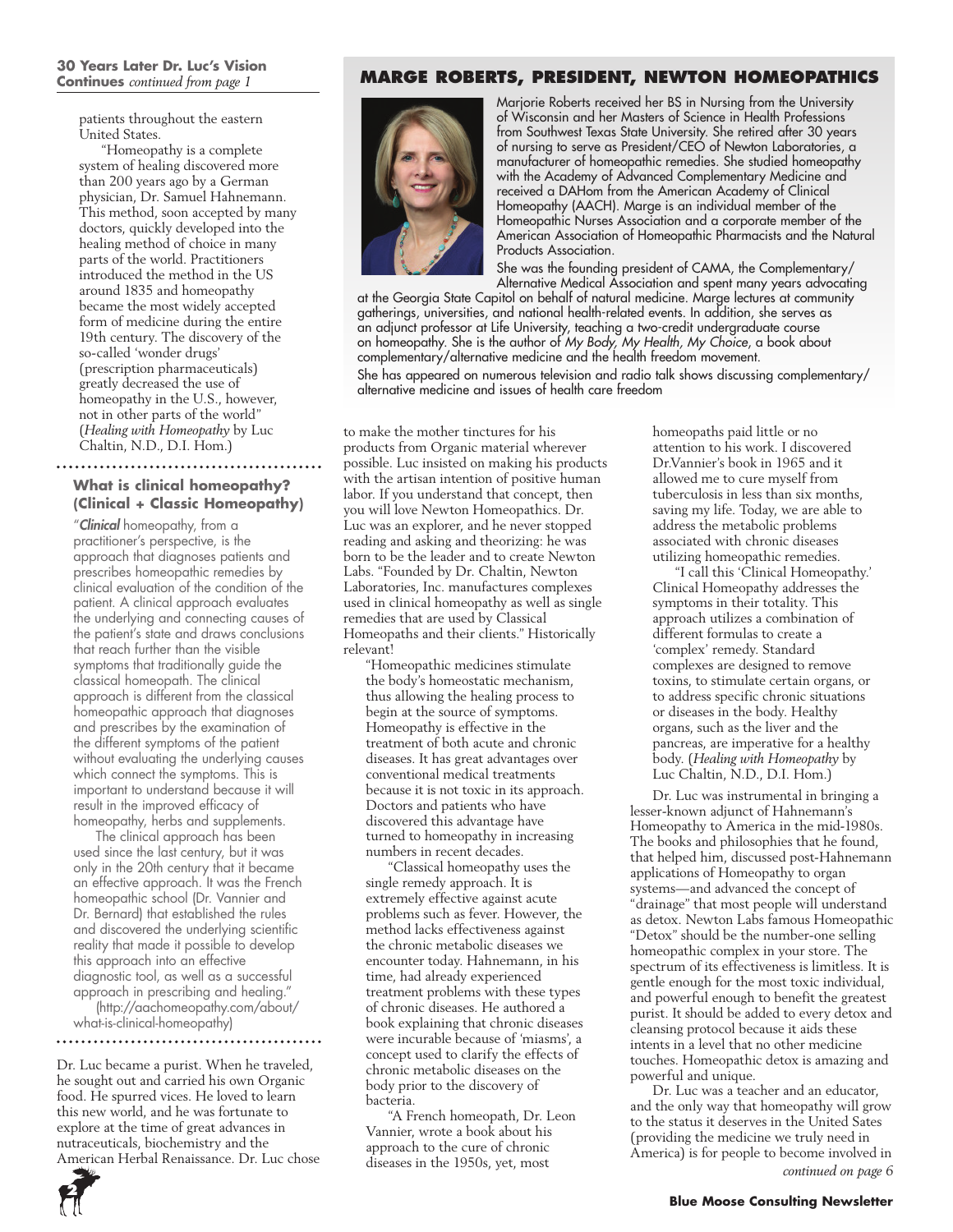

**IMMUNE SEASON PROMOTION Big savings on essential products for the immune season ways to save up to 25% OFF through January 31, 2016** 3-ways to SAVE on sale items listed below **•15% OFF** open stock – items listed, no minimum **•20% OFF** ordering 3 units ALL sale SKU highlighted + then you get all identified sale items @ 20% OFF **•25% OFF** ordering 6 units ALL sale SKU highlighted + then you get all identified sale items @ 25% OFF **KEY IMMUNE SEASON items to get the Promo Pricing 1 oz. sizes in units listed above to get extra discounts**<br>• Daily Immune Builder<sup>TM</sup> • Lung Expectorant<sup>TM</sup> • Rapid Immune Bo • Lung Expectorant™ • Rapid Immune Boost™<br>• Super Echinacea® • Virattack™ • Soothing Throat Spray **Other items available on sale at discount tier through Jan. 31st** • Daily Immune Builder™ 2 oz. + 4 oz. • Lung Expectorant™ 2 oz. + 4 oz. • Rapid Immune Boost™ 2 oz. + 4 oz. • Super Echinacea® 2 oz. + 4 oz. • Kids Immune Avenger™ 1 oz. + 4 oz. • Virattack™ 2 oz. + 4 oz. • Kids Immune Fortifier™ 1 oz. larger sizes expand into a whole new market! **SALE DETAILS:** \* Reorders: Original order discount will apply to reorders regardless of the number of units purchased. (for example if your 1st order meets the requirements for 20% OFF, then your reorder<br>will also qualify even if your re-order is less than the 3-unit minimum through January 31, 2017)<br>\* We request that you THIS SEASON:take a broad spectrum approach to your Immune Health Two Steps to Wellness: ^ Daily Immune Builder™ ^ Rapid Immune Boost™ ~~~~~~~~~~~~~~~~~~~~~~ **2017 NEW PRODUCTS (new placement discounts apply) • Better Bitters**™ four (4) useful formulas. USDA-Organic *benefit: Supports Healthy Function of the Digestive System\** ^ ABSINTHIUM ^ BITTERSWEET ^ ORANGE ^ CLASSIC 1 oz. + 2 oz. liquids http://betterbitters.herb-pharm.com/ **• Breath Refresher**™ *New Products; New Names; New Excitement* FRESH BOLD SPICY • new name new label new flavor Breath Refresher™: two best sellers, + now ADD another organic yummy flavor Cinnamon12 ct. display .47 fl. oz. single: spray \$3.00/MSRP \$5.99

any illness or disease. The state of the Not represented by BMC in NJ, SC ^ these statements have not been reviewed by the FDA, and are not intended to diagnose or treat Not represented by BMC in NJ

# NEWTON<sub>1</sub> homeopathics

**Nurturing Naturally Since 1987** 

**30 Years of exceptional healing service**

**January Promos 20% OFF select OTC formulas** Liquid or Pellet complexes listed below^ (Qty 4+ per SKU) \* Shelf tags announcing the sale included with your order

**• Prime+** (N212) • **Throat Care** (N025) • **Kids Sniffles** (F003) • **Pet Bowel~ Digestive** Care (P014) *Prime+* for symptoms associated with aging such as impaired memory, loss of vitality, general weakness + dry, wrinkled skin.(N212) **Throat Care** for symptoms associated with throat conditions such as dryness, irritation, inflammation, pain + hoarseness. (N025) *Kids Sniffles* for symptoms such as congestion, runny nose, post-nasal drip, sinus pressure and irritated throat. (F003) *Pet Bowel~ Digestive Care* Formulated for digestive health

+ for associated symptoms such as weak digestion, nausea, burning, bloating, gas, cramping and pressure. (P014)

Why Choose NEWTON? • Expertise & Experience • Quality & Safety • Easy to Use • Variety & Selection • Environmental Awareness • Economical & Efficient

#### **NEW YEARS IS HERE!**

**TIME TO ENCOURAGE Jump~Start Your Health! in 2017** Multiple symptoms, but not sure where to start? New Year's Resolutions need a focus? Begin with NEWTON's Jump-Start Your Health!

Clear the path for your body to heal naturally through detoxification, digestive balance + joint support. \*Three (3) unique formulas complement each other to assist the body to start health anew

As a world leader in clinical homeopathy, NEWTON realizes that addressing multiple symptoms with single remedies can be challenging. Jump-Start Your Health!- a unique trio of combination remedies formulated for balance and wellness, will help simplify the process.

• Bowel~Digestive Care • Rheumatic~Joint Care • Detoxifier **Rediscover a 200 Year Old System of Health & Healing** Made in America ~ Family-Owned · 1987-2017 · 30 Years of Excellence



# **ASK YOUR BLUEBONNET REP about Bluebonnet's 25th Anniversary THANK YOU Promotion**

You can stock up NOW or build your shelves AFTER the 1st of the year with a ONE-time Thank You Order placed and identified as your "Thank You order." One (1) extra deal by way of thanks from Bluebonnet Nutrition. Promo extends now through January 13th

- **New Items to GROW BLUEBONNET IN 2017** 
	- Targeted Choice® STRESS RELIEF vegetable capsules
	- Extreme Edge® NITRO POWDER raspberry flavor
	- Super Earth® ORGANIC VEGGIE PROTEIN® powder

\* Natural Original Flavor NOW available 1#, 2# + 8-pak \* NEW all flavors <u>also</u> now in 2 lb. Canisters \$35.37/\$58.95

- ^ Vanilla #1903 ^Vanilla Chai # 1907
- ^ Chocolate #1911 ^Chocolate Mocha # 1915
- Targeted Choice® Wellness Support 30 + 60 caplets^
- Targeted Choice® Sleep Support Vegetable Capsules

**Just Announced:** *coming soon!* • Targeted Choice® Blood Pressure Support 60 + 90 veg caps • Extreme Edge® BCAA powder PLUS Glutamine NSF-certified for Sport® 13.23 oz. canister 30 servings

**NOW SHIPPING:** 

• Extreme Edge® Pre Workout Strawberry Kiwi PACKETS.<br>20 Pack Box WHSL \$12.57 & Suggested Retail \$20 +

20 Pack Box WHSL \$12.57 & Suggested Retail \$20.95

**Bluebonnet: The Most Certified Supplement Brand**

Let The Power Inside Give You the Leading Edge 1991–2017



**Nordic Displays Sell Product through every economy** Highlight America's #1 Omega-3 with these eye-catching displays: ~effective Q1 2017 Floor Displays:

**pick one (1), two (2) or all (3): ALL 25% OFF^ 1. 'Generic' Nordic Naturals® floor display:**

~ a beautiful + versatile display, awaiting your creativity ~ only one (1) Sku per shelf: Eighty (80) Nordic products to choose from **2. 'American Pregnancy Association' Display (APA)** ~ 6 items to choose from; (1) Sku per shelf; Ask Rep for list *2017 reality: we need to nurture the category of products for healthy Mothers and Children*

**3. NEW 'Gummies Floor Display'**

**~ Mix & match from eleven (11) items listed below** one (1) product per shelf, 20 minimum, 60 maximum

• Nordic Berries 120 ct. + 200 ct. • Omega-3 Fishies 36 ct.

• Omega-3 Gummies 60 ct. + 120 ct. • Omega-3 Gummy Fish 30 ct.

• Omega-3 Gummy Worms 30 ct. • Nordic Probiotic Gummies Kids 60 ct.

• Vitamin C Gummies 60 ct. + 120 ct. • Vitamin D3 Gummies Kids 60 ct. The best-tasting Gummies, ever. The easiest way to encourage compliance. Clean ingredients, made in Nordic Naturals® dedicated facility

~~~~~~~~~~~~~~~~~~~~~~~~~~~~~~~~~ **THINK BIG with America's #1 Omega-3 25% OFF case orders** one order per ship-to-location, minimum order 5 cases, maximum order 15 cases. mix & match full case packs only

**NEW ITEMS!** The Nordic name: trusted by those looking for Probiotics \* dairy-free \* vegan \* stable \* non-GMO

Nordic Flora™ Probiotic DAILY with 12 billion CFU 60 capsules #1672 Nordic Flora™ Probiotic WOMAN with 15 billion CFU 60 capsules #1677. A blend of six probiotic strains with 15 billion live strains, prebiotics + whole cranberry powder, supports vaginal flora and urinary tract health\*

Nordic Flora™ Probiotic COMFORT with 15 billion CFU 30 capsules #1676. Supports regularity and alleviates bloating\* a blend of thirteen probiotic strains with 15 billion live strains, prebiotics to promote gut biodiversity and optimal digestion\* ^ these statements have not been reviewed by the FDA, and are not intended to diagnose or treat any illness or disease

Not represented by BMC in NJ, SC & Philadelphia area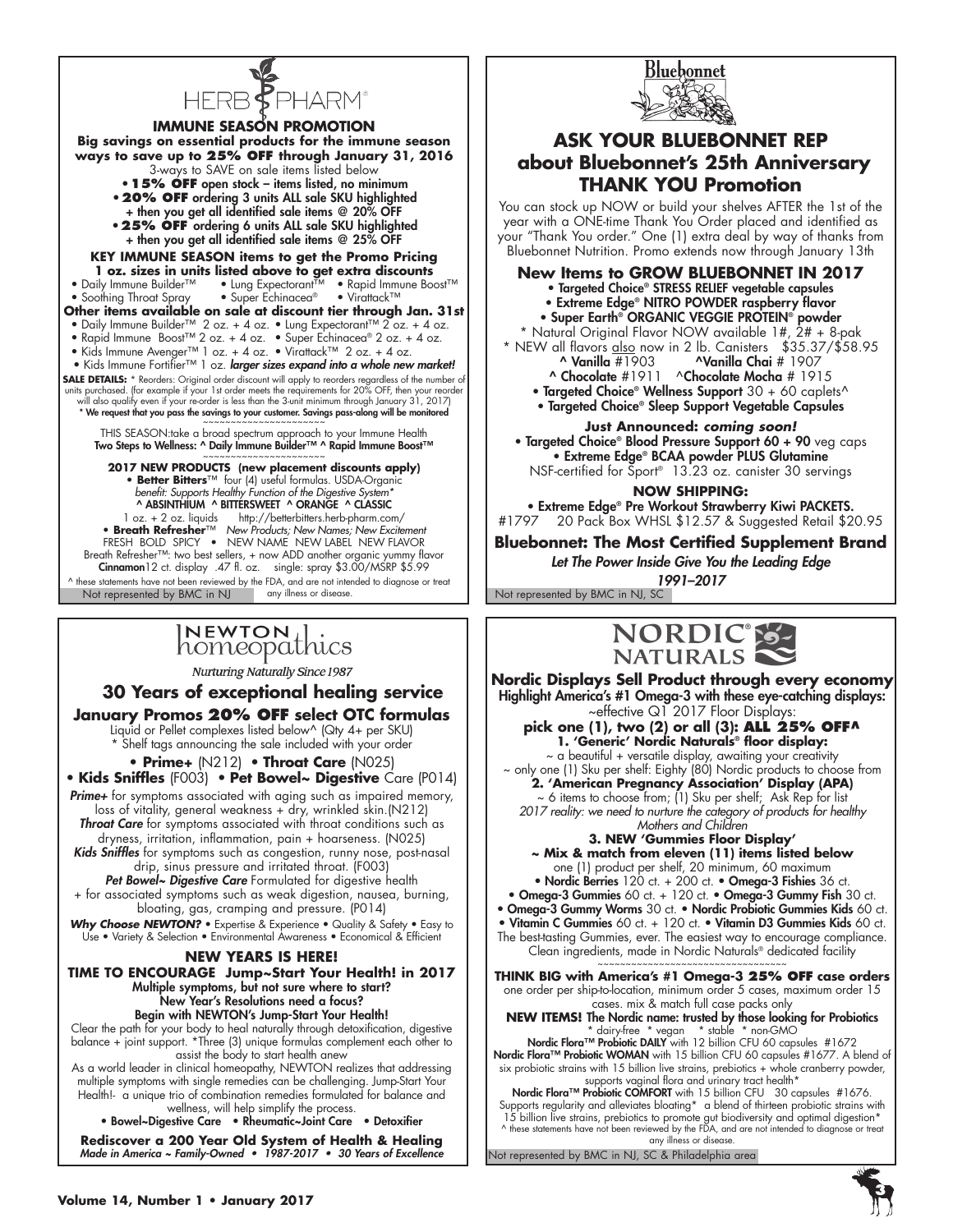

**ReJUVOnate + Regenerate** The kindest raw food meal replacement company wishes you a Healthy 2017 2017 PROJECT: **Build a Wall of JUVO for Community Health**

GOAL: **JUVO every day for Health**

- Natural Raw Meal Canister
- Raw Green Superfood Can • Raw Green Protein Can
- Raw Meal Fantastic Berry
- Raw Green Grass Bottle
- Raw Meal Green Apple
- Raw Meal Vanilla Chai
- **JUVO Raw Meal packets**

(10 packets)

- Organic Raw Meal packets
- JUVO Fantastic Berry packets
- Raw Green Protein packets
- NEW JUVO Raw Meal Green Apple
- NEW JUVO Raw Meal Vanilla Chai *Raw, Organic, Whole, Non-GMO*  Oncologist Formulated ReJUVOnate Yourself!



**Health Education : Health Products : Ale** 

**JANUARY Monthly Specials\*** Mix & Match, sale items listed below **12 items min for 15% off 24 items max for 20% off**

• Herbal Detox PLUS Juice Concentrate 16 oz. whole leaf unfiltered concentrate with no water added. One oz. daily! ActivAloe Certified from Certified Organic Leaves

• Herbal Detox PLUS Juice Concentrate 32 oz. • Healthy & Slim Daily Greens powder + tablets

4 oz. + 11 oz. powders in glass jars 120 tabs • Body Heat vanilla rub 7 oz. topical relief

DETOX FORMULA: 10 healing herbs: Organic fresh Whole Leaf Aloe Vera Juice, Cat's Claw, Chamomile Extract, American Ginseng extract, Red Clover tops

extract, Milk Thistle, Burdock root extract, Turkey Rhubarb extract, Sheep Sorrel extract, Slippery Elm bark extract, Astragalus root extract,, Pau d' Arco bark extract.

Natural Lemon Lime Fruit Juice Concentrate (F1:20), The delicious sour-bitter flavor of Whole Leaf Aloe Vera Juice Concentrate along with powerful liquid extracts makes for something very, very healthy! Stronger than a 3:1 concentrate, containing yellow sap (averaging 14,500 mg of solids per bottle), with 3rd-party tested proof. Contains no added water so the essential actives, including polysaccharides, are present for optimal health Healthy & Slim Daily Greens Formula: contain the highest concentration of Gluten-Free Certified Organic Greens + Vegetables per tablespoon (2 servings) than any other product blends on the market. 6,850 mg of greens per 2 tablespoons from 12 Daily Greens

\* discounts must be requested when placing order. Not combined with other discounts

Aloe Vera is FOUNDATIONAL TO HEALTH Aloe Life #1 Herbal Superfood



• Children's Oxylent Bubby Berry Punch 0.15 oz.packets

**Oxylent® CANISTERS** 

30 servings 6.3 oz. net wt. • Sparkling Mandarin canister • Sparkling Blackberry Pomegranate canister • Sparkling Berries canister

- **Best-selling Sport Oxylent**
- Sport Oxylent®, Blueberry Burst canister 7.5 oz. Sport Oxylent®, Blueberry Burst 15 stick packets  $0.25$  oz.

• **NEW** Sport Oxylent® Lemon Lime canister 7.5 oz. 30 servings contains 140 mg S.O.D. per serving whls.: \$23.97 MSRP \$39.95

**7 ct. boxes for travel & trial, in 9 box counter-top display:** • Sparkling Berries • Sparkling Mandarin • Sparkling Blackberry/Pomegranate

\*Discount is normally applied on orders of \$400 or more. Free shipping is at \$200. See Retailer Order Form for additional details"



March-April: show those Bass Green Brushes

May: Bass Makeup Tools & Brushes **June:** Bass Shaving Tools + Military Brushes

The Hair Doc Company: makers of The Green Brush*®* by Bass Brushes*®*



*Providing Synergistic Ingredients*  to supercharge your health goals **Product of the Decade:**

**Reg'Activ™**

# **And the Most Complete Probiotic Available:**

#### **Dr Ohhira's Probiotics®** from Dr. Ohhira to the World: the award-

winning Probiotic Original Formula, Essential Living Oils + Propolis PLUS® evolve from vegetable extracts, mushrooms, selected herbs, fruits + seaweeds, all naturally fermented for three years, assuring superior digestive + immune support. Hand-made in Japan with a true respect of nature & reverence for science.

**Seven (7) Best of Supplements Award 2008-2015** ~~~~~~~~~

#### Reg'Activ™- powerful effects for CARDIO, DETOX + IMMUNE Wellness^ **A Probiotic Strain that Makes Antioxidants**

Discover Lactobacillus fermentum ME-3 These statements have not been evaluated by the Food and Drug Administration.

This product is not intended to diagnose, treat, cure or prevent any disease.

Dr. Ohhira's Probiotics®



# **January EcoLips Promotions Winter New Year 15% OFF^**

- **Specialty Lip balms** 36 pc. displays ~ Gold w/baobab Unflavored ~ Hemp w/hemp seed oil Vanilla
	- ~ Medicinal w/tea tree
- **Bee Free** fair-trade: non-gmo 24 ct
	- $\sim$  Lemon-Lime. 24 ct. + 36 ct.<br> $\sim$  Superfruit  $\sim$  Sweet Mint
	- $\sim$  Sweet Mint ~ Unscented Unflavored

**• Pure & Simple** all 48 pcs.

- Fruit flavors in a 100% edible formula
- Coconut ~ Grape ~ Kiwi Strawberry ~ Assorted (16 each)

Medicinal Lip Balm: #00040 0.15 oz. 36 ct. Wholesale: 2.99 MSRP \$4.99 case sale price: \$91.68 (SAVE \$15.96 wholesale). The powerful effects of organic tea tree oil, camphor, lemon balm and calendula are known to aid in the healing of cold sores. Keep this all-purpose balm

on hand at all times. \*Sunflower seed oil, \* Beeswax – Fair Trade

Certified™, Cocoa seed butter- Fair Trade Certified™, \*Coconut oil, \*Peppermint oil, \*Tea tree leaf oil, Lemon Balm leaf oil, Non-GMO

Tocopherol (Vitamin E), Camphor oil, \*Calendula flower extract. (\* USDA Organic)

^ for Independent retail stores only, direct orders only. Not to be combined with any other discounts. Discount is off-Invoice + these statements have not been reviewed by the FDA, and are not intended to diagnose or treat any illness or disease

The Best Lip Balm for the World

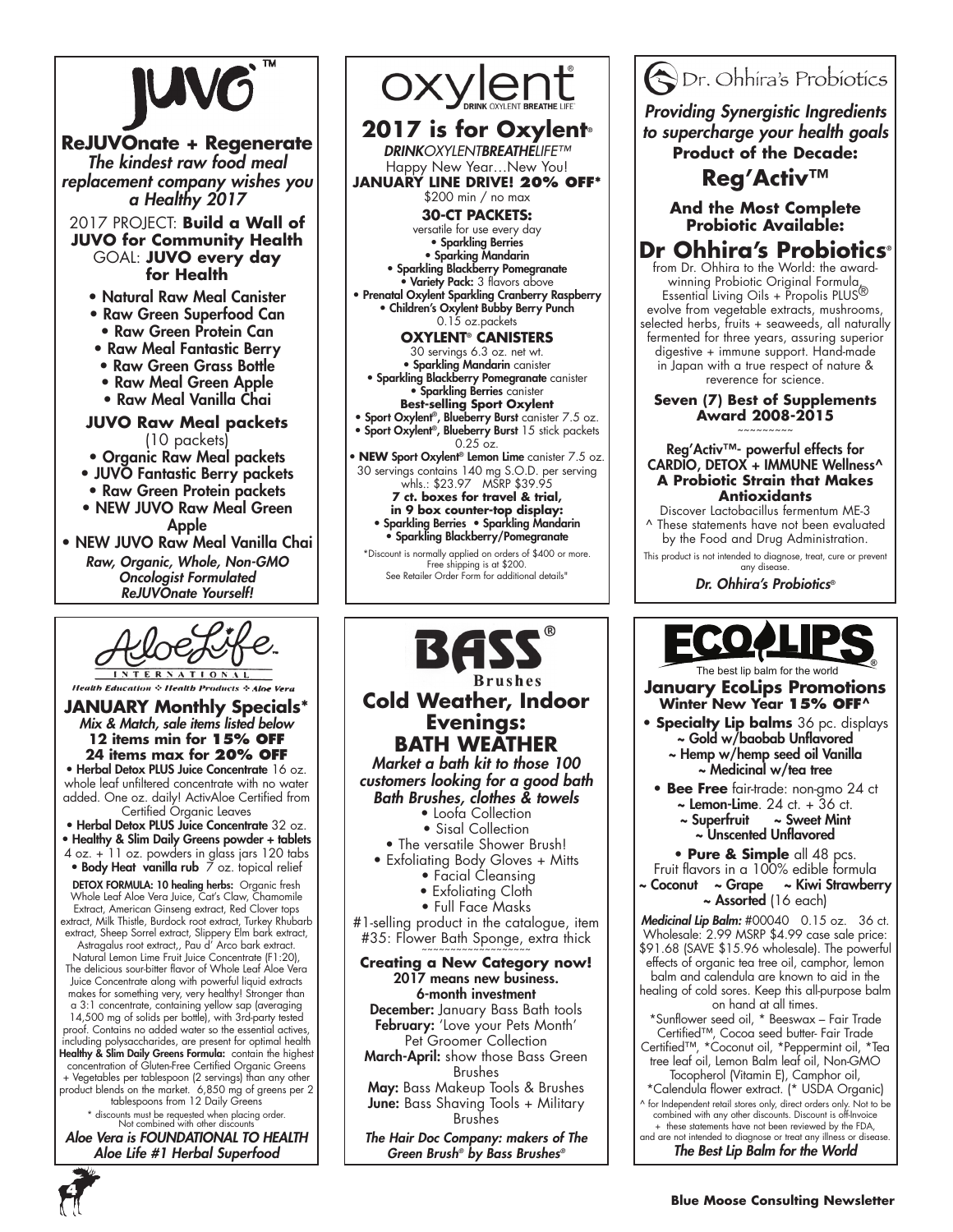# bodyceuticals

organic bodycare

**January Promo: Love your skin with Bodyceuticals** 

All-natural, Vegan, Wheat Free/Gluten Free **Bodylove Bath, Body** 

**& Massage Oils**

**Choose from our 4 delicious flavors:** • Coconut • Chocolate

• Almond • Cherry

# **10% off 2 flavors 15% off 3 flavors 20% off all 4 flavors**

BodyLove body, bath and massage oils feel silky and leave your skin feeling nourished and moisturized without feeling heavy. With 100% food grade ingredients, this makes for one amazing (and romantic) massage oil. The no-spill pump bottle is convenient to travel with too! Leaves skin feeling silky smooth -

never greasy or sticky Ph balanced. For all ages

Must use promo code: LOVE Promo valid thru January 2017 www.calendulaskincare.com

*Immune* 

# **HEALTH BASICS** CLINICALLY PROVEN IMMUNE SUPPORT **January Promotion! Wellmune WGP®** 250 mg/60 ct. **15% off Minimum purchase 8 bottles**

**Research** Immune Health Basics is the culmination of years of research. Early studies focused on the mechanism of action - how the product works in the body. Later research measured the positive effect of Immune Health Basics on human biomarkers that can be used to measure immune responses. More recently, a multi-year clinical program has evaluated the efficacy of Wellmune WGP® in humans under various physical and psychological stress situations. It is well documented that stress weakens the immune system, rendering individuals more susceptible to health challenges. Scientific Literature contains a list of research supporting the safety and efficacy of Immune Health Basics, from research collaborations with several major university and government institutions:

- The University of Louisville • University of Montana • Miami Research Associates
- University of Houston
- The National Institute of Health • Brown University



**Shades**

- Sugared Fig Blood Orange<br>• Coconut Nectar Pomegranate
- Coconut Nectar Pomegranation<br>• Pink Grapefruit Vanilla • Pink Grapefruit
- Dragonfruit

• Assorted flavors

0.15 oz. wholesale \$2.50 MSRP \$4.99

NO parabens, No petrolatum, NO animal ingredients, No animal testing NO artificial coloring, NO artificial fragrance, NO beeswax, NO synthetic preservative NO gluten, NO mineral oils or GMOs Detoxify Your Beauty

http://suryabrasilproducts.com

# **MushroomScience® January Medicinal Mushroom Special MAITAKE** Anti-oxidant^, Immune Support^ Maitake 90 Vcaps

25% polysaccharides Organic, full spectrum 300 mg per serving

# **4 ea. = 10% 8 ea. = 15% 12 ea. = 20%**

~ Not combined with other specials ~ Must mention 'BMC January Promotion' when placing order

**Maitake** (*Grifola frondosa*), contains polysaccharides in a unique beta-1,6 1,3 glucan structure. Research shows that these beta glucans stimulate the macrophages + have the ability to directly enhance the activity of Natural

Killer (NK) cells, & to change NK precursor cells into activated NK cells.'

\* These statements have not been evaluated by the Food and Drug Administration. This product is not intended to diagnose, treat, cure or prevent any disease.

Setting the standard for quality in medicinal mushrooms since 1994!



**January Bodycare Promotion\* The Bodycare Collection Ylang Ylang & Ginger** 12 oz. bodycare

• Shampoo • Conditioner • Shower Gel • Hand & Body Lotion • Massage & Body  $\bullet$  Bath Salts 20 oz.

~ including Pure Therapeutic Grade Essential Oil Blend: scented & enhanced by Ginger, Ylang Ylang, Cedarwood, Rosewood, Lavender, Lavendin, Vetivert, Basil, Cedar Himalayan, Nutmeg, Green Myrtle, Patchouli for a rich, warm and spicy aromatherapy experience.

**Buy 3 ea. per SKU = 10% OFF Buy 6 ea. per SKU = 15% OFF Buy 12 ea. per SKU = 20% OFF**

~~~~~~~~~~~~~~~~~~ **AROMALAND CANDLE\* SALE all four (4) styles of the Terracotta Ylang Ylang & Ginger candles are on sale 10% OFF in units of 4 ea. per style** • Cup Terracotta Soy Candle - 7.6 oz. • Amphora Terracotta Soy Candle - 7.4 oz. • Classic Terracotta Soy Candle - 7.1 oz. • Elegance Terracotta Soy Candle - 8.1 oz. (2 wicks) \* made in the USA in Santa Fe New Mexico ~~~~~~~~~~~~~~~~~~~~~~~~~ **Aromaland Essential Oil Promotion:**  beautiful new labels! 10 ml **10% OFF in units of 3 ea.**

• Ylang Ylang & Ginger Essential Oil • Ylang Ylang Essential Oil (Cananga odorata) • Ginger Essential Oil

# PRODUCT HIGHLIGHT **Winter Protection that smells GOOD**

Aromaland's best-selling Personal Defense "Deep Cleanse" Hand Soap

• An all-natural blend of Eucalyptus, Thyme, Tea Tree & Wild Marjoram

• Plant oils traditionally used for their naturally hygienic properties.

 $\bullet$  12 oz.  $+$  2 oz. soap **Ingredients:** purified water, Potassium Cocoate (soap of coconut oil), Decyl glucoside (coconut-based surfactant); Essential Oil Blend of: Eucalyptus (Eucalyptus Globulus) oil, Tea Tree (Melaleuca alternifolia) oil, Wild Marjoram (Origanum vulgare), Thyme (White Thyme) oil, and Potassium Chloride. NO: no parabens, no artificial colors, no petroleum products, no

synthetic fragrances, no animal testing + alcohol free. This product is a personal Michael favorite: in several rooms of the house all year round!! A perfect way to upgrade the

# protection beside the store bathroom sink. A Natural Surfactant derived from Coconut Oil Utilizing the Deep Cleansing Action of Essential Oils No Harsh Chemicals Eco Friendly Silky Smooth - Cleanses and Moisturizes. Creamy Lather

A surfactant is the cleansing and suds making agent found in all soaps and cleansers. For over 11 months Aromaland's chemists focused on developing a biological and environmentally friendly surfactant that has the deepest cleansing properties without the use of harsh chemical compounds. Combining the most advanced Natural Cleansing Base with Essential Oils that are historically and scientifically known to demonstrate deep cleansing activity, Aromaland introduces this revolutionary breakthrough in liquid soap. Modern times dictate that nothing is more important than regularly using deep cleansing hand soap. Aromaland Natural's Defense Formula liquid hand soap is

a must at every sink in your home, office or business. **Your hands with feel clean and smell wonderful!**<br>+ stock the essential oils from the best blender in the industry:<br>Ralf Muller @ Aromaland<sup>®</sup>. Since 1985

The Personal Defense essential oil blend is inspired by the original "Four Thieves Vinegar" recipe along with other essential oils that have recently gained scientific attention for their ability to discourage bugs from growing, like Lemon Myrtle and Lemon Tea Tree and the classics, Niaouli, Green Myrtle and Cajeput 10 ml (1/3 oz. MSRP \$14.79

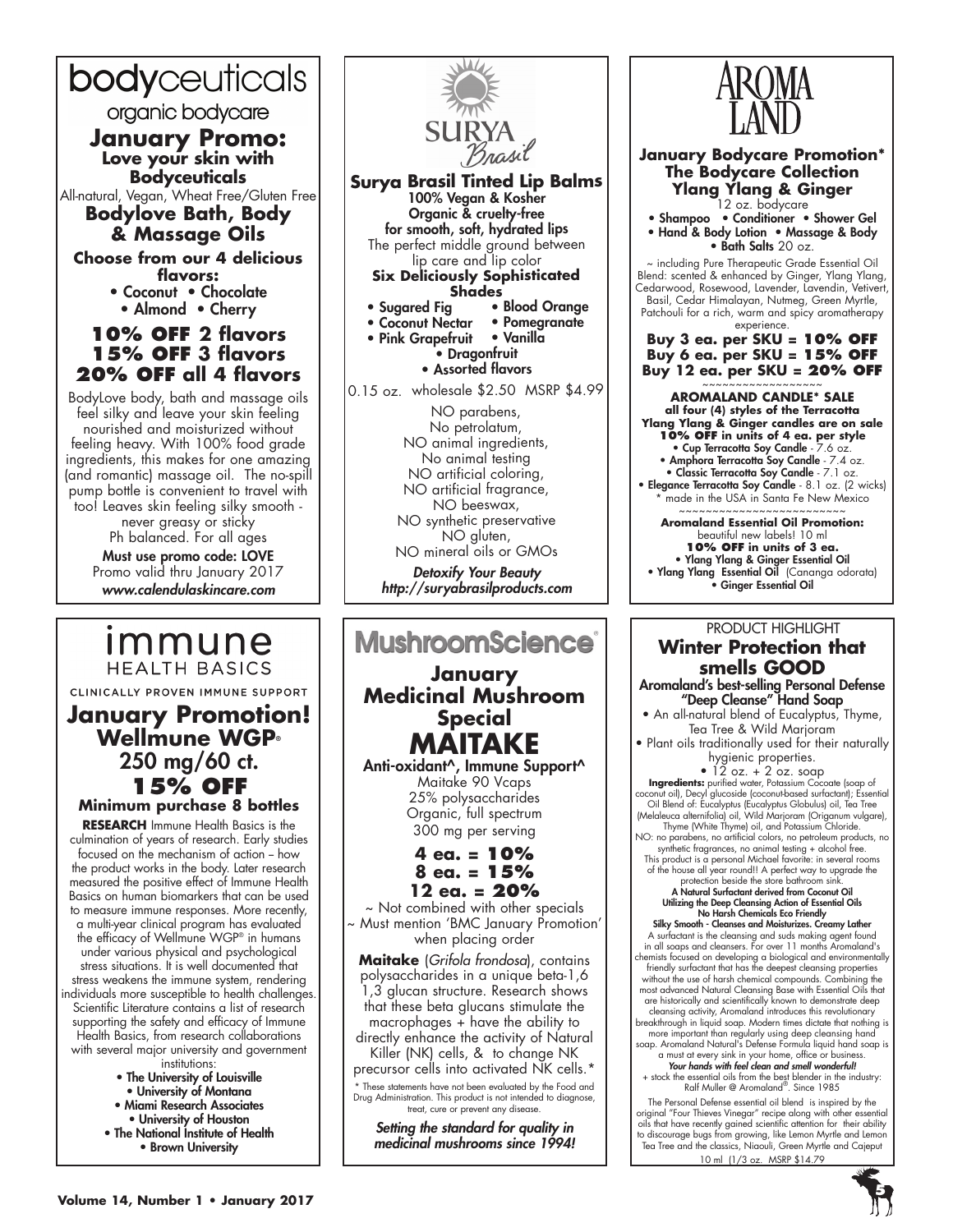# **30 Years Later Dr. Luc's Vision**

the mission of education about homeopathy. Big topics need to be advanced. Dr. Luc was the first homeopath to bring the concept of homeopathic detoxification to the United States. He was the first practitioner to present homeopathics to help with allergies (back in the 1970s when Allergy Medicine was not such big medicine), and his complexes are without doubt the best available today. Dr. Luc problem-solved with the health needs of energy and stress, and he found equations to present products that would have influence on every individual. (Again, one of the most beautiful aspects of homeopathy is that if it is the wrong remedy, it will do no harm: the truest proof that a medicine can heal!)

# 

# **NEWTON Homeopathy Course**

Not a healthcare professional, but you would like to be?

Newton's sister company, AACH (American Academy of Clinical Homeopathy) offers a Correspondence Course in Clinical Homeopathy.

*"Homeopathy is a wonderful art of healing. It saved my life 40 years ago. It is important to me that I share my knowledge with as many health practitioners as possible. I want them to experience the effectiveness of homeopathy in their practice. For this reason, I have priced the correspondence course to be very affordable. I hope that many will benefit by the knowledge of this successful healing method."*

*— Luc Chaltin (quoted in 1991)*

Today, Luc Chaltin's vision continues with Newton Labs. Thanks to the marvels of youtube, you can learn more about Newton, Homeopathy and many of the products from smartly-made and easy to understand videos. These are great to tag to your website in conjunction to your monthly Newton Homeopathic sales (ask your BMC Rep for the 2017 Promotional Calendar].

### Newton's Youtube Channel

https://www.youtube.com/channel/ UCBWPy8OA2sKgnMnHoSqQ\_bQ *Do you or your team have 30 minutes (actually 26:34 mins) this week to catch these of educational videos?*

"History of Homeopathy in the United States" [6:49 minutes]

https://www.youtube.com/watch?v=ekKNOp1OjY

"What is Homeopathy?" [6:31 minutes] https://www.youtube.com/

watch?v=6RPDREleY7U

"Why Homeopathy?" [8:19 mins] https://www.youtube.com/ watch?v=2zmn\_O2vKBw

### **Continues** *continued from page 2* **Herb Pharm Promotion: January 1 – March 31 Herbs for Gastrointestinal Health Q1 2017 Promotion**

**MIX & MATCH any 12-24 of the Featured Products for a 20% OFF discount MIX & MATCH any 25+ of the Featured Products for a 25% OFF discount**

- **FEATURED PRODUCTS: four (4) useful formulas** • Better Bitters™ BITTERSWEET 1 oz.<br>• Better Bitters™ CLASSIC 1 oz.
- 
- Better Bitters™ ABSINTHIUM 1 oz. Better Bitters™ BITTERSWEET 1 oz.<br>• Better Bitters™ ORANGE 1 oz. Better Bitters™ CLASSIC 1 oz.<br>• Better Bitters™ ABSINTHIUM 2 oz. Better Bitters™ BITTERSWEET 2 oz.
- Better Bitters<sup>™</sup> ABSINTHIUM 2 oz. Better Bitters™ BITTERSWEET 2 oz.
	-
- Better Bitters™ ORANGE 2 oz. Better Bitters™ CLASSIC 2 oz.

Each period you can choose from a selection of Bonus Products (listed below) that will qualify^ for the same discount as the Featured Products on your order. No minimums

#### **BONUS PRODUCTS:**

• Tummy TLC™ • Intestinal Soother™ • Peppermint Spirits • Liver Health • Herbal Detox ~~~~~~~~~~~~~~~~~~~~~~~~~

Tummy TLC™ *Calms & Soothes Upset Stomach^\**

Proprietary extract blend: Chamomile flower\*, Lemon Balm leaf\*, Catnip herb\* Fennel seed\*, Ginger rhizome\*, Peppermint essential oil\*. CONTAINS NO ALCOHOL

Intestinal Soother™ Compound *Soothing Comfort for the Intestinal Tract^\** Proprietary extract blend: Chamomile flower, Fennel seed, Turmeric rhizome, Wild Yam rhizome, Cinnamon bark, Peppermint leaf, Peppermint essential oil Additional Ingredients: Certified organic alcohol, distilled water & vegetable glycerin.

GLUTEN-FREE

*Liver Health Supports Healthy Liver & Gallbladder Function^\** Proprietary extract blend: Dandelion root, leaf & flower\*, Oregon Grape root^, Milk Thistle (Seed Coat)^, Artichoke leaf & flower bud\*, Schisandra berry\*, Fennel seed\* Herbal Detox<sup>™</sup> Proprietary extract blend: Red Clover leaf & flower\*, Licorice root\*, Buckthorn aged bark\*^, Burdock seed\*^, Oregon Grape root^, Stillingia root^, Phytolacca root\*, Wild Indigo root^, Prickly Ash bark^

~~~~~~~~~~~~~~~~~~~~~~~~~~ ^ reorders of any Featured or Bonus Products will receive the qualified discount throughout the promotional period. Discount applies 1, 2, and 4 oz. sizes. The same discount structure applies to reorder.

^\* these statements have not been reviewed by the FDA, and are not intended to diagnose or treat any illness or disease.

"The Discovery of Homeopathy" [4:55 minutes] https://www.youtube.com/ watch?v=qDfDEihijTE Watch them each 3x and become really smart!

#### 

Dr. Luc was strong of mind. In 1987, at the age of 64, Dr. Luc founded Newton Labs. His vision drove him to get his medicine available to the world. He gradually grew his line to the fine and broad selection of OTC's that are available today. He also took on the topics of children's health and pet health.

Interestingly enough, I found Newton Homeopathy when I met my friend and Dr. Luc's stepson Robert Scott Bell, when I worked at Peggy Kleysteuber's wonderful health food store, Cash Grocer. I will admit that I was hesitant at first to embrace another homeopathic line. I believe because of Peggy's love of animals and her dogs, I bought in the entire "Newton for Pets" line and the Detox formula. Quickly, I was glad that I did and I expanded the line soon thereafter.

Dr. Luc worked with an R.N. to create the Newton for Kids line, and these are the formulas that I have seen the greatest result from over the years.

[There is no "placebo effect" causing the children to be healed, because of some mind-over-matter delusions inferred by the skeptic-tools on the internet about the veracity of homeopathy]. Parents are gravitating towards homeopathy as a worthy first line of healing for their kids, and Dr. Luc was a futuristic pioneer in this field in the United States. Likewise, with Newton for Pets. Every store can build a great new category for petcare with the line of products developed by Dr. Luc Chaltin for Newton Labs.

Dr. Luc studied everything, he incorporated the best after careful experimentation and observation, as a world-class homeopath would. Dr. Luc who many may have seen as kind and keen and patient and sometimes civilly cantankerous—was a revolutionary. He dedicated himself to advancing the most sophisticated medicine in the world, and he left a healing mark on humanity. His works are still here, and look for Marge's book which will appear in conjunction with this 30th Anniversary. Dr. Luc has taught many people about homeopathy, and his work lives on through their work. He always preached quality of raw material, Organic, glass bottles for liquid remedies, no preservatives (what a silly idea for homeopathy!!), and the need for

*continued on page 7*

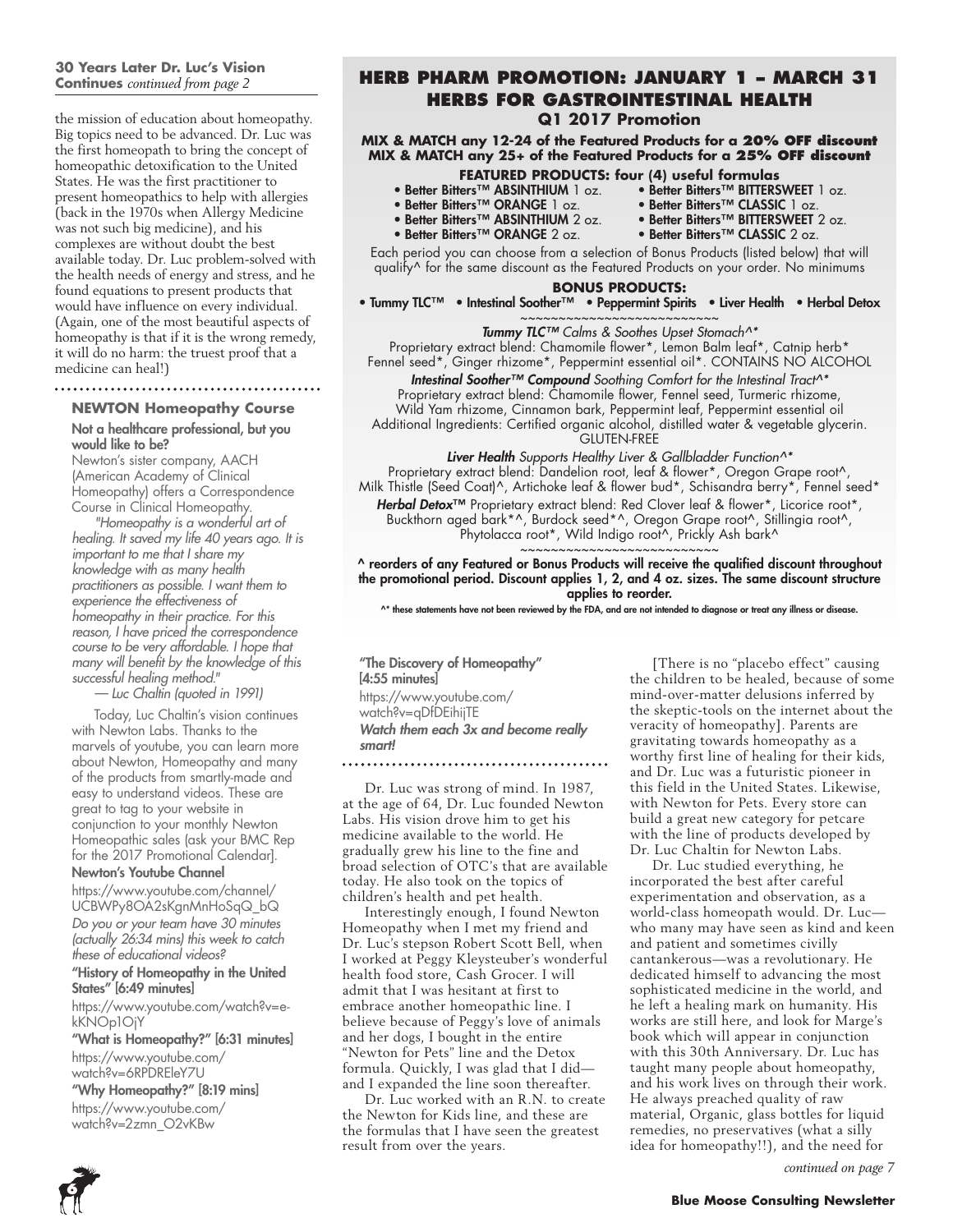#### **30 Years Later Dr. Luc's Vision Continues** *continued from page 6*

alcohol as a carrier for liquid product created for sale to the public. Dr. Luc advanced the field of homeopathy: historically and clinically relevant.

#### 

#### **Can homeopathy be taken with food, drink, peppermint, caffeine, etc?**

Historically, it has been recommended that one should refrain from consuming foods that contain strong aromatics or stimulants such as coffee and peppermint. NEWTON has found that the "15-Minute Rule" is a sufficient window between taking homeopathy and consuming food or drink. Simply take your remedies 15 minutes before or after eating, drinking or brushing your teeth. Homeopathy may also be mixed with a small amount of clean, preferably filtered, water.

When I was asked to represent Newton Homeopathics with Blue Moose Consulting, I was honored. Quickly, I got full large sets in several stores in Virginia and Maryland, and those stores still sell those large sets of Newton Homeopathics today with confidence. The leap to embrace Newton Labs is easy, and the reward is great!

# 

#### **Sponsor an Event:**

April 10th—Celebrate Newton Homeopathics' 30th Anniversary…. while also celebrating all homeopathy. Invite a Homeopath to speak at your store. Ask your BMC Rep about your yearly Newton Line Drive. Have Newton brochures at the register and remind people that HOMEOPATHY WORKS.

Why April 10th? Because it is the 202nd Anniversary of the birth of Dr. Samuel Hahnemann, born in 1755. 

#### **What's New at Newton**

#### Newton Homeopathics has a New Home

Newton Homeopathics has been a mainstay of Conyers, Georgia, a suburb of Atlanta, since the early 1980s and was officially incorporated in 1987. When Dr. Luc Chaltin started Newton Homeopathics it was in a spare room in his home. In 1992, he bought a home on Upland Trail and was granted a rezoning so that he could continue his business in that home. In 1995 he built a 7500 square foot facility off of Rockaway Industrial Blvd. Newton has since outgrown that facility and has relocated to a 21,000 square foot facility at 455 Gees Mill Business Court.

# **WE ARE HEALTH FOOD PEOPLE**

**One-time hub, traffic-control specialist, problem-solving firefighter & talented friend! A respected star of the Nordic Naturals**® **team for 14 years!**



*We all have to show gratitude for the wonderful people whom we meet as we walk this path along the natural products channel. I have asked Greg Gray to open our BMC 2017 Newsletter series titled "We Are Health Food People." As Greg writes:*

My name is Greg Gray and for the last 14 years I have had the privilege to work for a natural products leader, Nordic Naturals. When I first came to Nordic Naturals we were a very young company with less than 20 employees. The Omega-3 category was just beginning to take off. I like to think that what that small group of dedicated Nordic employees, with a science based, high quality product did back then has helped shape the Omega-3 category that we all know today.

For the last 8 years I have been the Inside Sales Manager, running the show here at our beautiful headquarters in Watsonville California. It has been a very rewarding experience working with all of our amazing natural channel customers across the country, as well as our outstanding team of field reps. In my opinion the very best reps in the industry.

Recently I made the difficult decision to leave Nordic Naturals and move into semiretirement. I plan on pursuing some new ventures, and to spend more time enjoying the great outdoors, and my passion for camping and backpacking. I am so proud to have worked in an industry that promotes health and wellness for all. Best, Greg Gray

*Everyone finds friends through their work: it is one of the peripheral side benefits of the chores, and the workweek. Greg is a man I have always respected and have equally come to know as a good friend. We should revel and embrace these special work friendships that we all discover and enjoy. Greg was as responsible for the building and success of Nordic Naturals in his tenure as almost anyone, Thank you Greg for helping to bring us the Nordic Naturals® that we all know and respect today.*

*Let's celebrate friendship in 2017.*

*Best to you in your conscientious and open, free lifepath, Greg. Peace, my friend!*

Newton's quest for quality was a driving force in moving Newton to a larger facility where a state-of-the-art Class 100,000 cleanroom could be built. Although not required by FDA for homeopathic manufacturing, it adds another layer of quality and safety to its products and increases the level of cleanliness. Newton will be one of few, if not the only, homeopathic manufacturing facility in the nation to have a cleanroom on the premises.

You will find Newton Homeopathics in every state and internationally. If you are unfamiliar with homeopathy, you will find educational videos and literature on newtonlabs.net.

Newton is dedicated to education. This is your year to dedicate your store to the possibilities of healing through homeopathy. Dr. Luc wisely got his message on paper: and he created a School of Homeopathy to teach about Homeopathy, Clinical Homeopathy and his teachings. "In 1991, with a desire to teach others his technique, he formed the American Academy of Clinical Homeopathy and began publishing a Correspondence Course for both practitioners and for those who wanted to take care of themselves and their families. It is through the concepts taught in this course that many are able to utilize homeopathy as a useful tool in promoting health and healing.

In 2004, Dr. Chaltin turned over the day-to-day operations of Newton

Laboratories and the AACH to Marjorie Roberts. With a Bachelor's Degree in Nursing and a Master's Degree in the field of Education, Ms. Roberts is committed to continuing the legacy of natural healing and education that Dr. Chaltin began.

# **Want to learn more about homeopathy?**

#### http://aachomeopathy.com/

Want to know more about Newton Homeopathics than you ever thought you could know? In about 20 minutes, you can review these facts, and you will then become fairly proficient in a wide range of ideas, differentiating points and that make Newton Homeopathics who they are. Check it out: http://www.newtonlabs.net/faq.asp

#### 

In the first quarter of 2017, every BMC Sales & Education Rep has been directed to offer two levels of training to your sales team. First, we will intend to clearly give you the specific sales points that will allow homeopathy to be suggested in every conversation and for almost every malady, so that you can offer every customer the full range of choices that are available in your store, including homeopathy. Second, we will offer to have a simple chat with everyone willing to take the time to go over these Newton Facts, so that issues can be discussed and questions answered.

*continued on page 8*